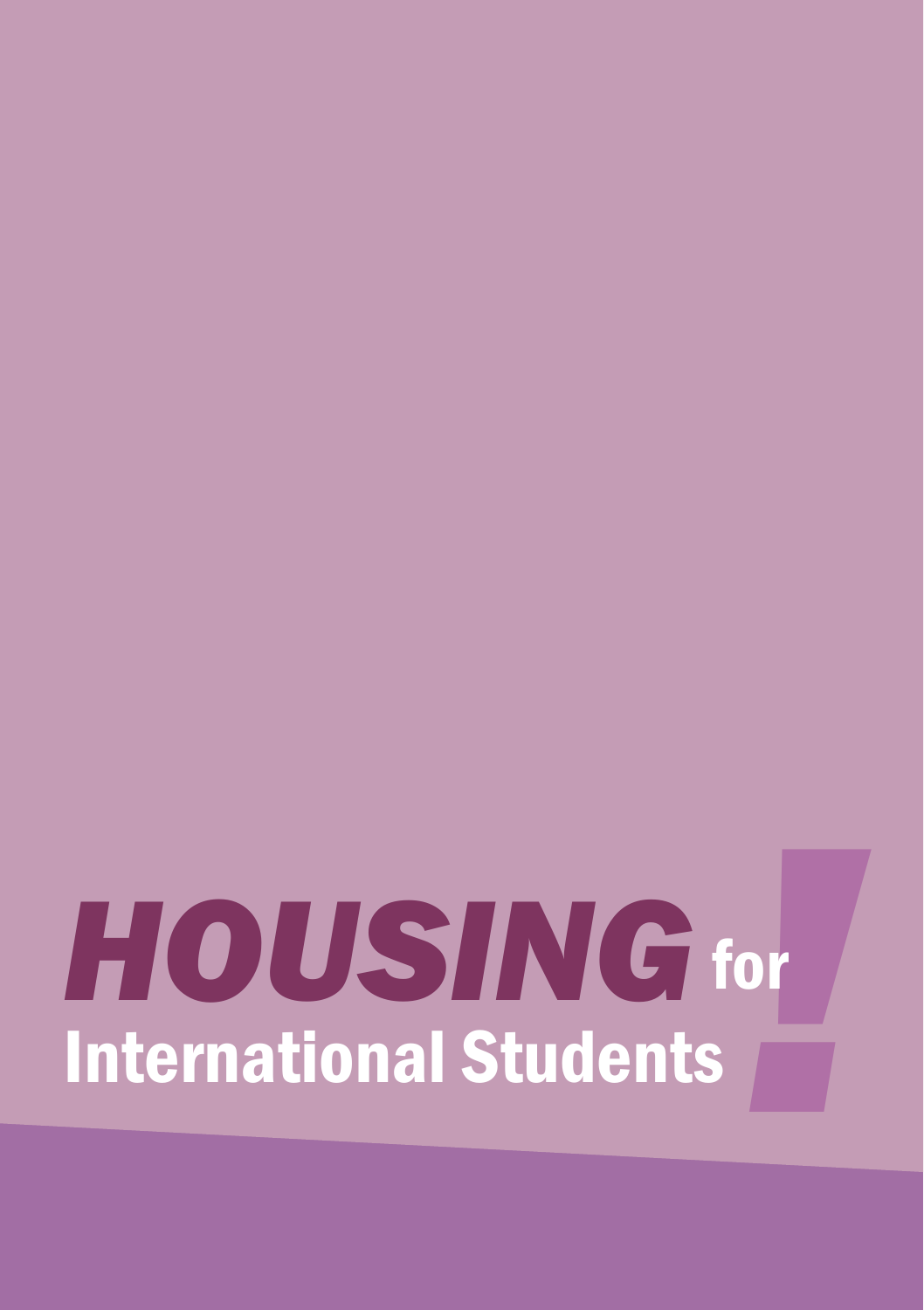There are huge proble<br>
Netherlands. Rents are<br>
on offer is falling at<br>
owned by investors. <br>
this. Due to the appall<br>
housing associations<br>
per room!), students are<br>
market. International s'<br>
are attracted here by t<br>
pitch There are huge problems on the housing market in the Netherlands. Rents are rising, the number of homes on offer is falling and more and more homes are owned by investors. Students are already hit hard by this. Due to the appalling shortage of rooms at student housing associations (*sometimes up to 100 responses per room!*), students are driven to the private housing market. International students often have it even *t*; they are attracted here by the Radboud and HAN with sales pitches, shiny brochures, and wonderful promises to continue their studies in the Netherlands. Once they are here, in many cases they are offered a room for a year, after which they are expected to have built up a network to find a room themselves and their temporary lease expires. However, reality shows that in the private market the majority of advertisements read 'no internationals', which means that these students are stranded between two stools. There must of course be a solution to this problem, since the current situation where students sleep in tents, on the couch with friends or in an Airbnb is unsustainable t

1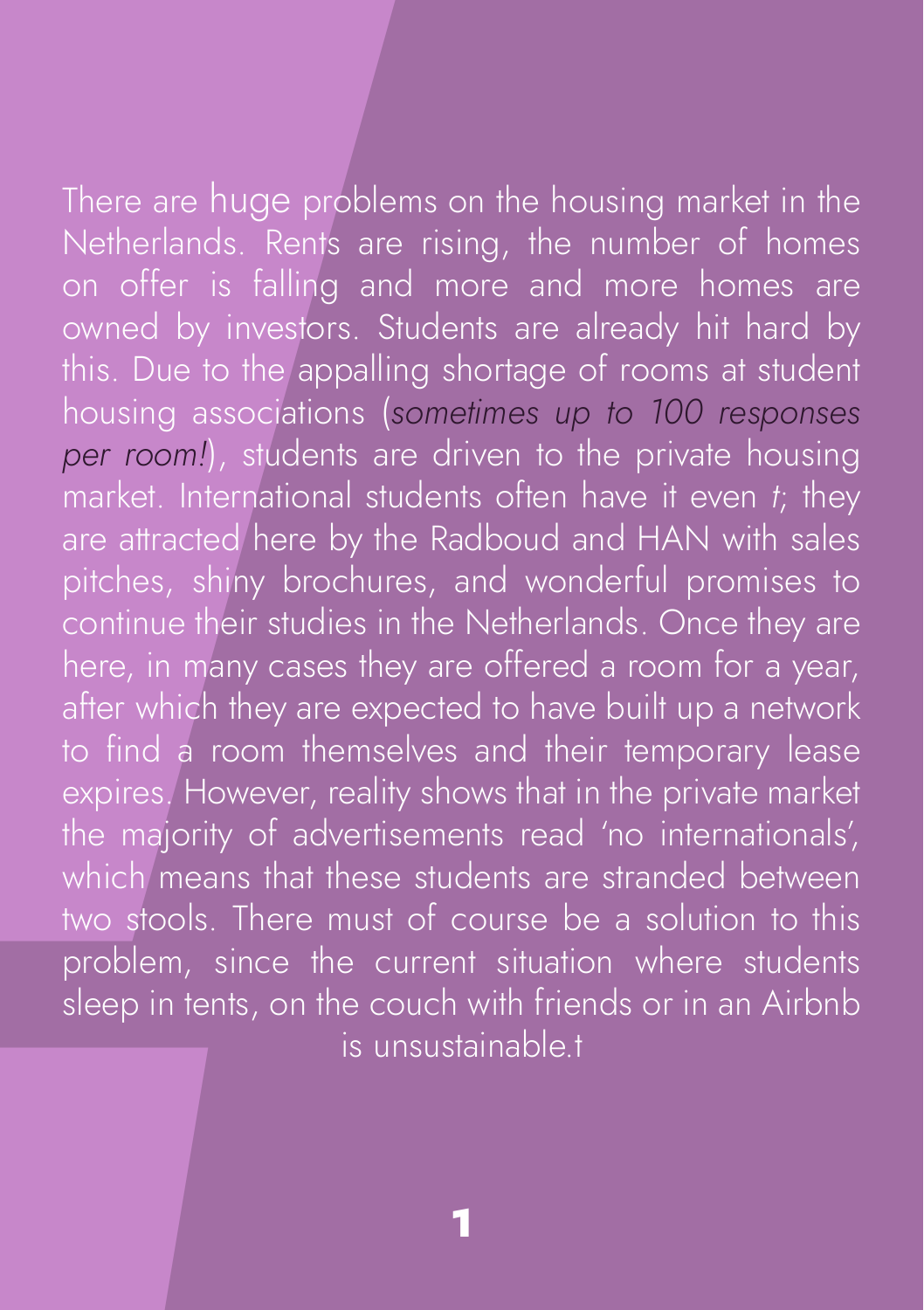# *Size of the Student Body*

About **3300** international students lived in Nijmegen in 2017, while Arnhem housed **1390** internationals around that time. Students in Nijmegen rent for **34**% from SSH&, **6**% from other corporations and **50**% from the private market. There is an increase in students living away from home and this growing student population requires an adequate supply of housing. SSH& indicated that they will increase their housing supply by building **1200** additional homes in collaboration with the Municipality. These will be completed in 2030 but cannot meet the urgent and immediate need for more student rooms. The large shortage in the housing market is caused by several factors, which are explained in the next paragraph.

# *Shortage in the Housing Market*

At the national level, laws have been passed that promote market forces when buying and renting real estate. As a result, a small group of investors and companies buy properties with the aim of renting them out for their own gain in the private sector. This means that more and more people find it more difficult to pay rising house and rent prices, because a large part of their income is spent on housing. This will also make it more difficult for graduate students to leave their old student residence, leaving some of the student rooms occupied for the current generation of students. Both speculation and vacancy can drive up prices. By buying up properties *en masse*, private investors and companies gain a lot of control over housing, resulting in rising prices. In Nijmegen Ton Hendriks is an important name in carrying out such practices.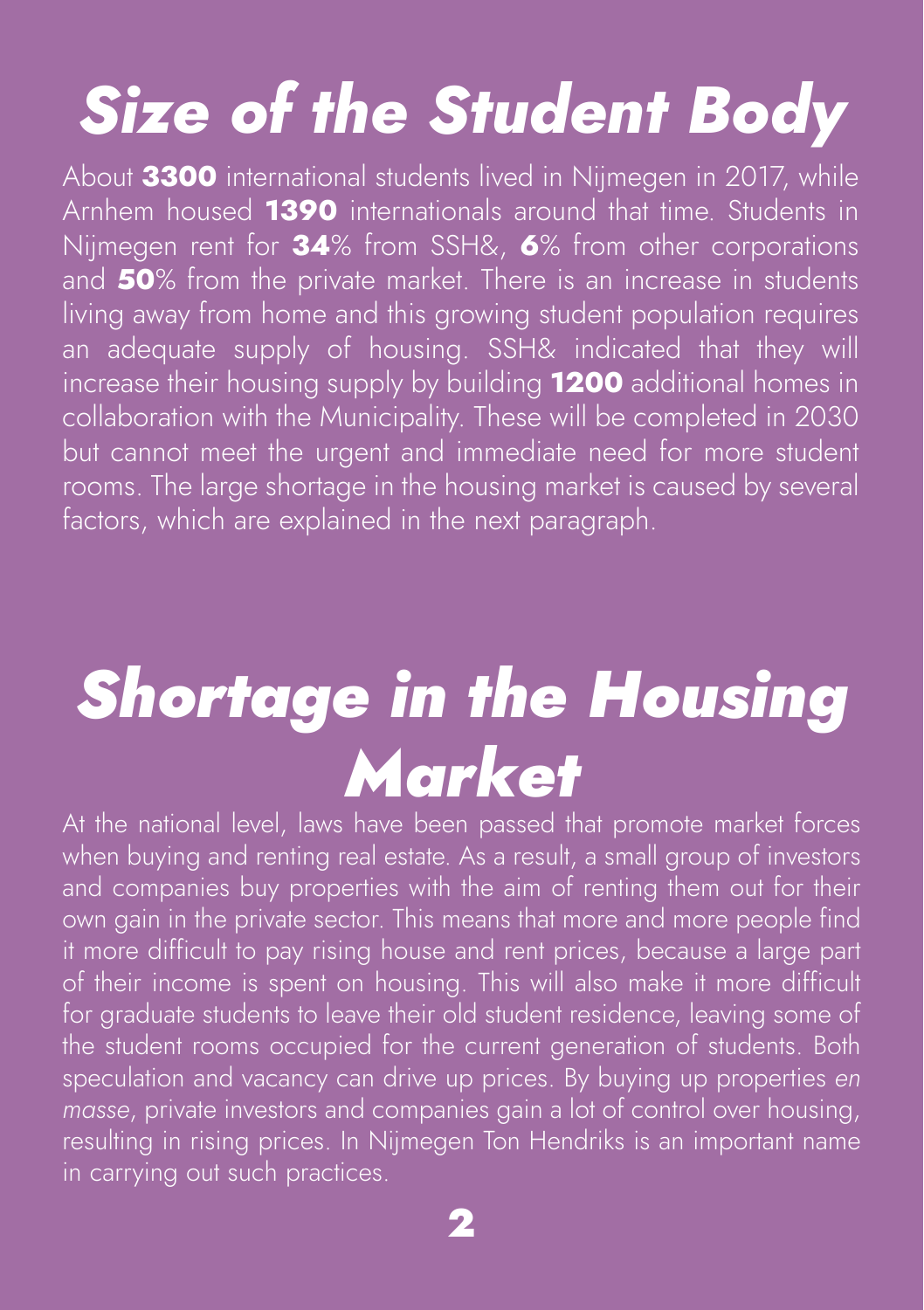The vacancy is substantiated by the municipality of Nijmegen with the concept of "friction vacancy" which is necessary "for the market to function". In addition, a motion has been passed regarding the reconversion of homes in Nijmegen. The anti-compartmentalization measure will immediately increase the pressure on the Nijmegen housing market. In practice, for the time being, the only structural ways to realize more student rooms are via the SSH& or the private housing market. Because it is made more difficult to apply for a permit to renovate a building, in practice there are hardly any student rooms available on the private market. Although it is good that houses are no longer bought up, this is of no use to students. Because fewer rooms are being added and the number of students continues to grow, more people will not be able to find accommodation.

# *Discrimination and Short Stay Contracts*

In addition to the shortage on the housing market, internationals are experiencing even more problems such as *discrimination* and the *short stay contracts*. The students who find a room through HAN and RU mostly end up at SSH& short-stay homes. A short-stay contract means that the tenant signs a rental contract for a fixed period, in this case one or two semesters. This contract form does not offer the tenant the option of premature termination. Students who find a room outside the educational institutions, end up in the regular offer of the SSH& or find accommodation with a private landlord. Because students do not have the option to terminate the contract prematurely, it means that they are obliged to look for a room on the private market only in July/August. These months are especially busy, and many Dutch students are also trying to get a room on the overstrained private rental market. The alternative is to bear double rent for a few months, otherwise they will end up on the street. Because the contracts cannot be terminated prematurely, students subsequently have to make way for a new cohort of home seekers and students do not receive any further help from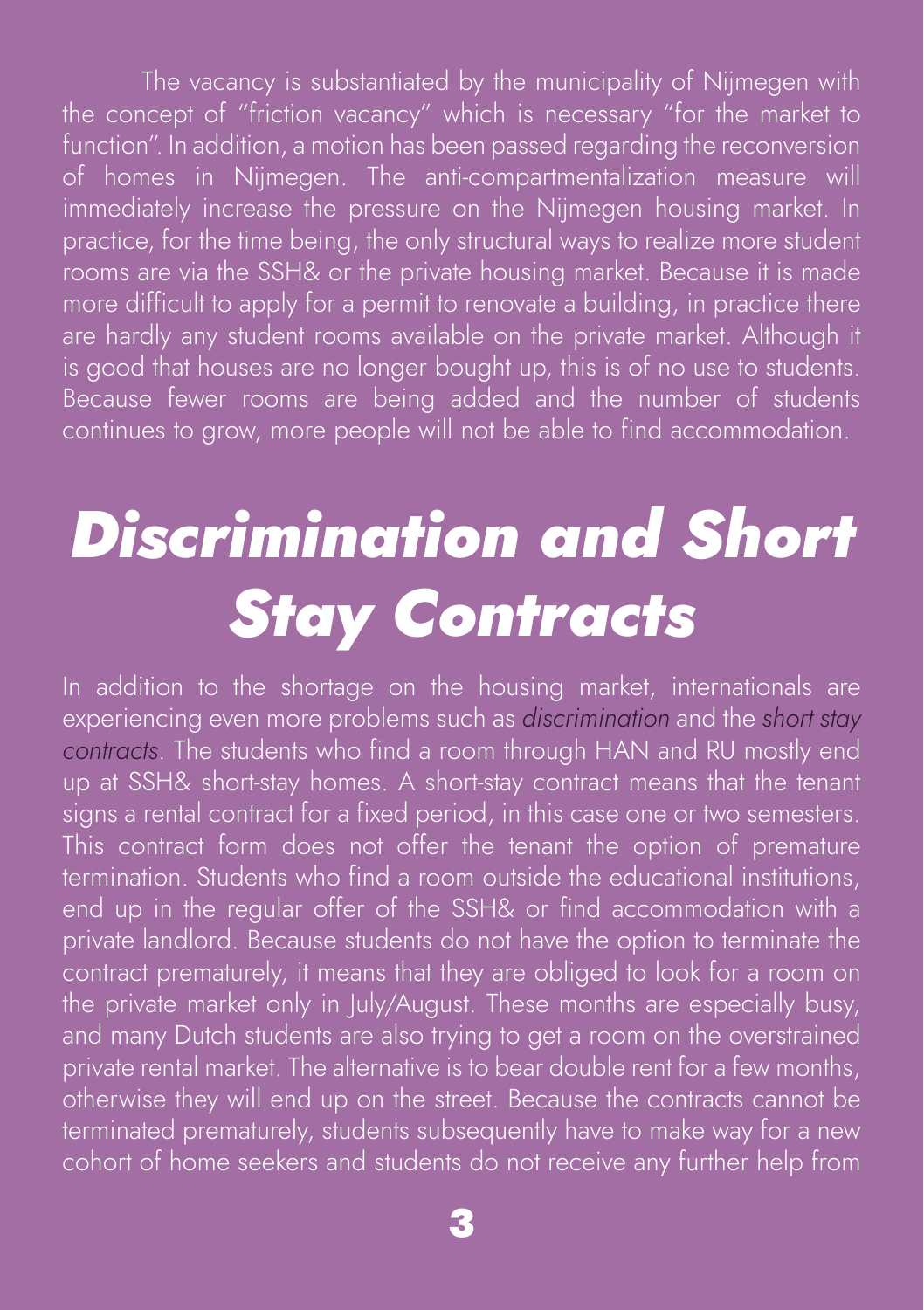educational institutions or the SSH& in finding a new room, we can state that the short-stay product encourages homelessness.

The communication about housing problems from RU and HAN is also not always realistic enough. The RU Housing team website states: "Unfortunately due to a country-wide housing crisis, we cannot guarantee that we can find a room for all students. We are limited to the number of rooms we have on offer. Due to this housing crisis it is also hard to find a room after the first year for the rest of your stay. We therefore strongly urge students to start looking for that second room early and use the full potential of their network while doing so." Here we immediately see the downside of the RU's policy, as international students are encouraged to look for a room in their own network. Due to the non-cancellable shortstay contracts, this advice is therefore worthless and the responsibility for adequate housing is placed with the students themselves, instead of the educational institutions.

 In addition to this, there is *discrimination* that international students experience in the housing market. To get a room, you often to go to a house-interview and you have to be invited for this. This is the result of the co-option right, in which tenants have the right to choose their own housemate. This is an important right because it allows students to choose someone who fits the house. Unfortunately, this often means that international students are passed over, because of their different culture and language, for Dutch student. Unfortunately, it often happens that on sites such as Kamernet or Facebook, the description of the student house explicitly says something like 'no internationals'.

# *Market Forces in Higher Education*

 Since the 1980s, the education budget for higher education has been divided among universities and colleges of higher education on the basis of the market share in total students and diplomas. That is why universities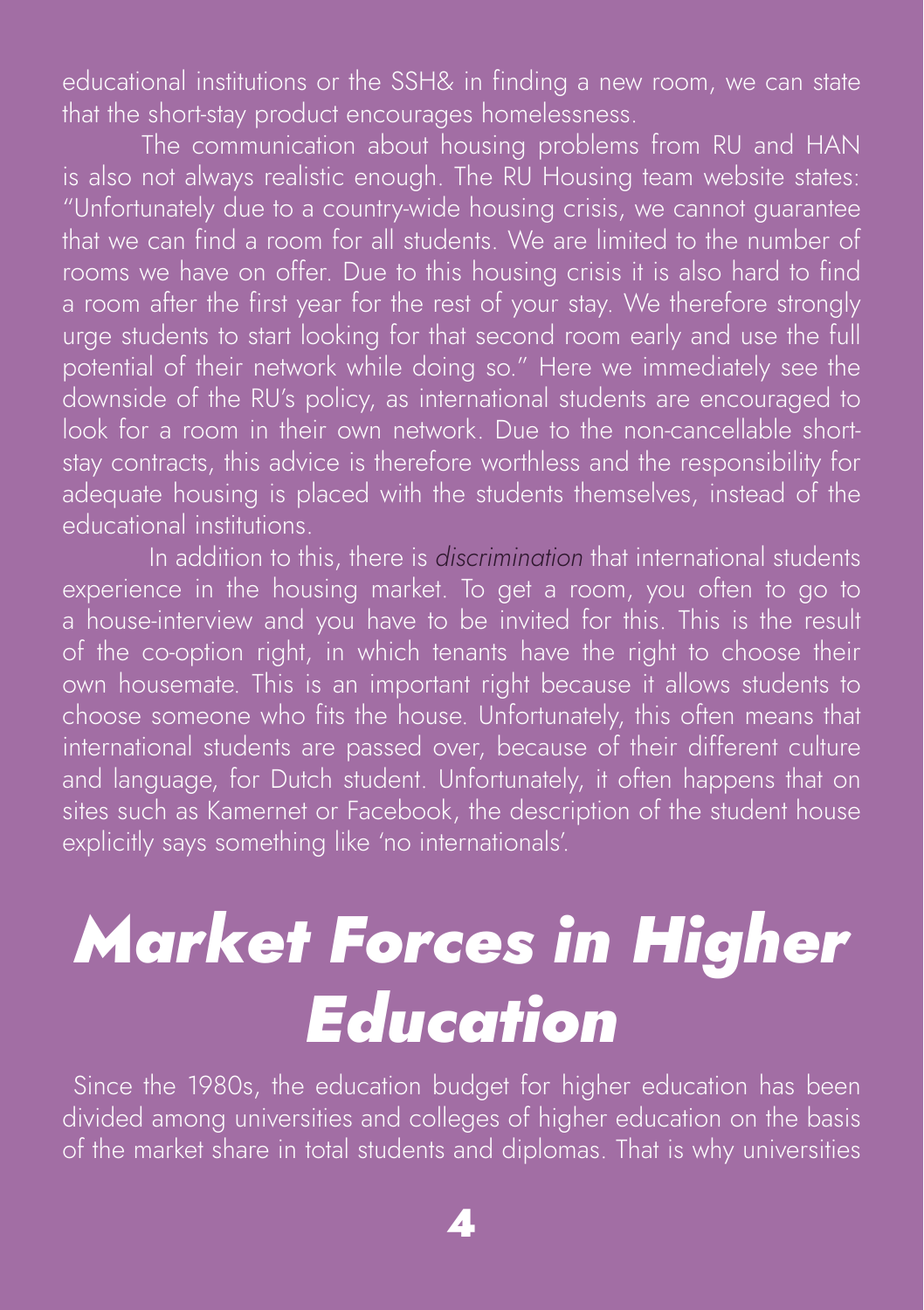have been trying to attract international students for a number of years now. It is an almost inexhaustible source of students that can increase the market share of these universities. However, the national education budget does not grow alongside it, which leads to a competition between universities and colleges of higher education for their financing and right to exist. In the coming academic year, a national growth of **14**% in international students is expected, all of whom must also be accommodated. There are currently **2,665** international students at RU. LMS 20-21 forecasts that the number of international students (excluding exchange students) will increase in the coming years. The increase in the number of students does not come out of the blue. The RU tries to attract students through various activities such as open days and advertisements. There is also a website called 'why Radboud University'. There is nothing on the website about the housing problems. Moreover, actively recruiting international students is an important point in the RU Annual Plan 2022, in which inclusivity is mentioned as an important point. By guaranteeing a room to first-year international students, RU keeps its promises, and the recruitment talks can continue. But as soon as the second year of study starts, the focus is mainly on the next cohort of first-year international students out of necessity, at the expense of the previous generation.

### *Solutions*

The last section of this pamphlet will provide some solutions to the problems described in the previous paragraphs. The housing crisis is a complex issue and cannot be solved with a single new law, measure or hotline. The Housing Coalition is very much aware of this. That is why it is more important that the proposed solutions are not seen as individual ideas, but as parts of a *larger whole*.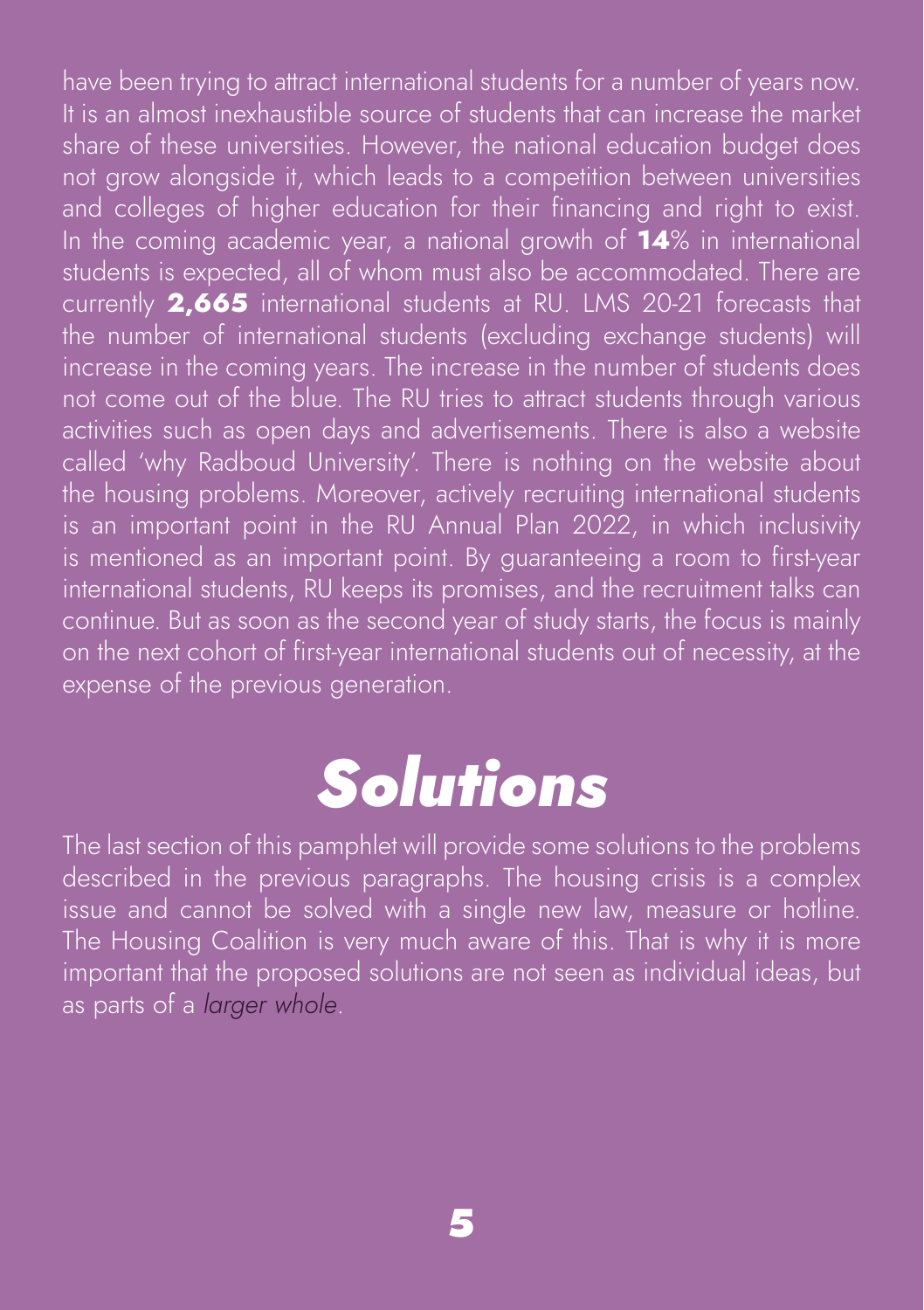### *Short Term Solutions*

*Free emergency shelter for homeless international students for the upcoming orientation week.*

While the SSH& does its best to accommodate all incoming international students upon arrival in Nijmegen, there is still a group of internationals who are in fact homeless in Nijmegen when the academic year starts. In order to accommodate this group, the educational institutions must provide adequate and free emergency care for these students to at least bridge the first period in Nijmegen.

#### *Stop actively recruiting international students*

Under the guise of '*accessibility*' and '*globalisation'*, students are brought to the Netherlands with roaring promises and shiny brochures, because educational institutions benefit financially from the arrival of international students. The institutions must annually distribute a subsidy from the government on the basis of the number of students and the number of diplomas issued. It is now clear that the basic infrastructure to manage the arrival of these students is insufficient.

Provide good and honest information about housing in the Netherlands Good, honest, and timely information for international students about the housing market in the Netherlands is therefore a good short-term solution. By providing students with information about the problems on the housing market, clarifying their rights as tenants, and giving them addresses to turn to in case of problems (e.g. counters or rental commissions), international students can better estimate what to expect when they come to study in Nijmegen.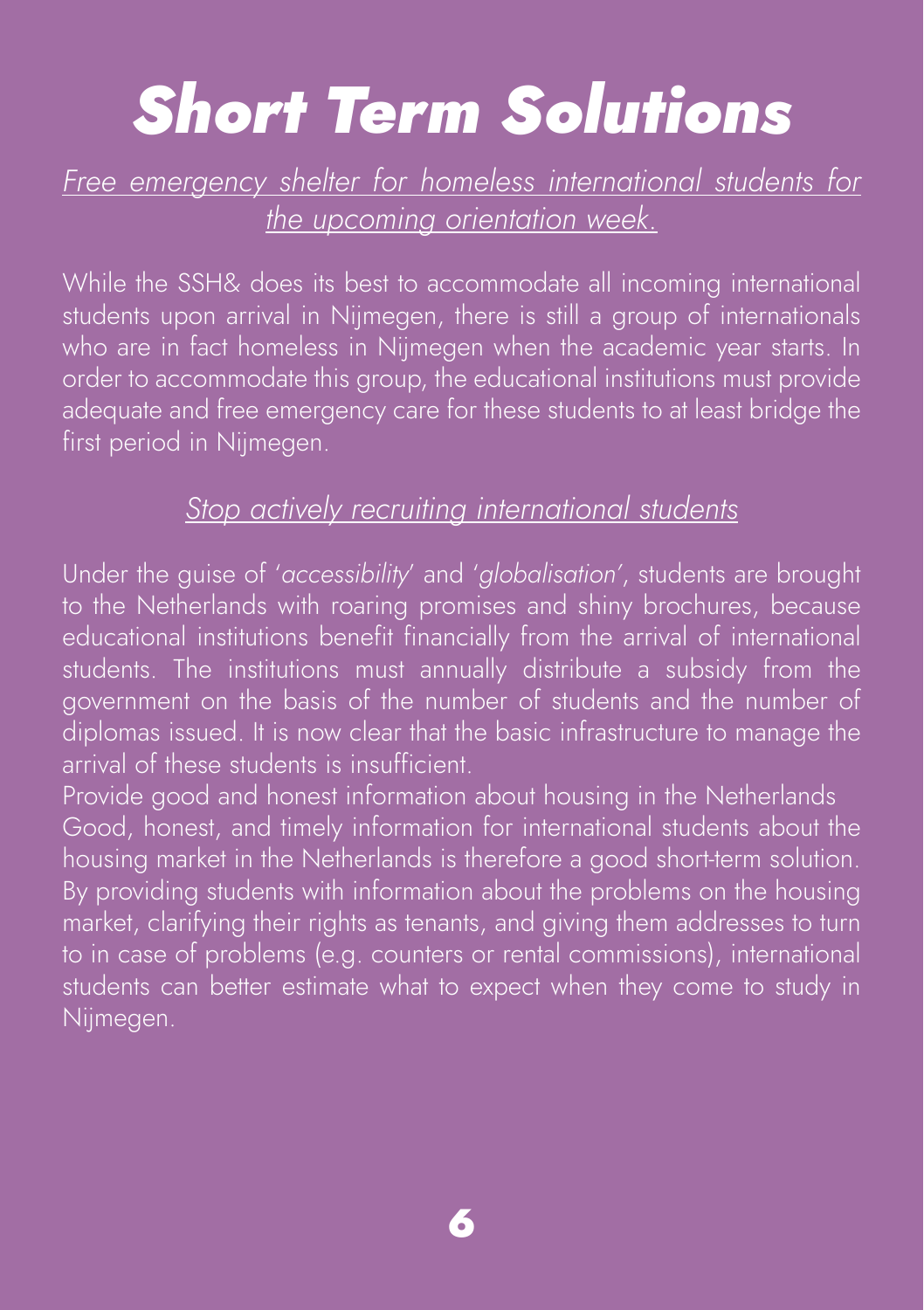#### *Expand the local rental teams*

By expanding the capacity of the rental teams, they can also play a greater role for internationals. Huurteams Nijmegen is an important instrument fighting abuses in the rental sector, but the capacity is already at its maximum. As a result, students who are less able to find their way to these types of institutions, such as international students, are often left out. Map discrimination against international students in the housing market F Following the evaluation of the room rental policy in the Nijmegen city council on November 3, 2021, the Municipal Executive concluded that "discrimination against international students occurs in the housing market, but that at the moment it is not possible to paint a clear picture of the extent where that happens. It is clear, however, that discrimination takes place by both landlords and tenants and/or Dutch students." The Commission hereby expresses the wish to tackle this by means of a "further investigation, setting up a hotline, better information, forms of sanctions, etc." We therefore strongly advise the municipality to start an investigation to at least map out the problem.

#### *The ban on chambering in Nijmegen must be lifted*

As the number of students continues to grow in the coming years, the scarcity of housing will only increase in Nijmegen. The Housing Coalition was certainly not founded to defend the interests of pawnbrokers and slum landlords, but a measure such as the ban on housing is in practice more harmful to home/house seekers than to the owners of the properties.

#### *Vacancy should be better utilized to accommodate people*

In 2021, approximately **189,530** m² was vacant in the municipality of Nijmegen, of which **79,950** m² was previously empty (~**42**%). In a response from the municipality, part of this vacancy is "friction vacancy" "to allow the market to function." Some homes are vacant due to relocations,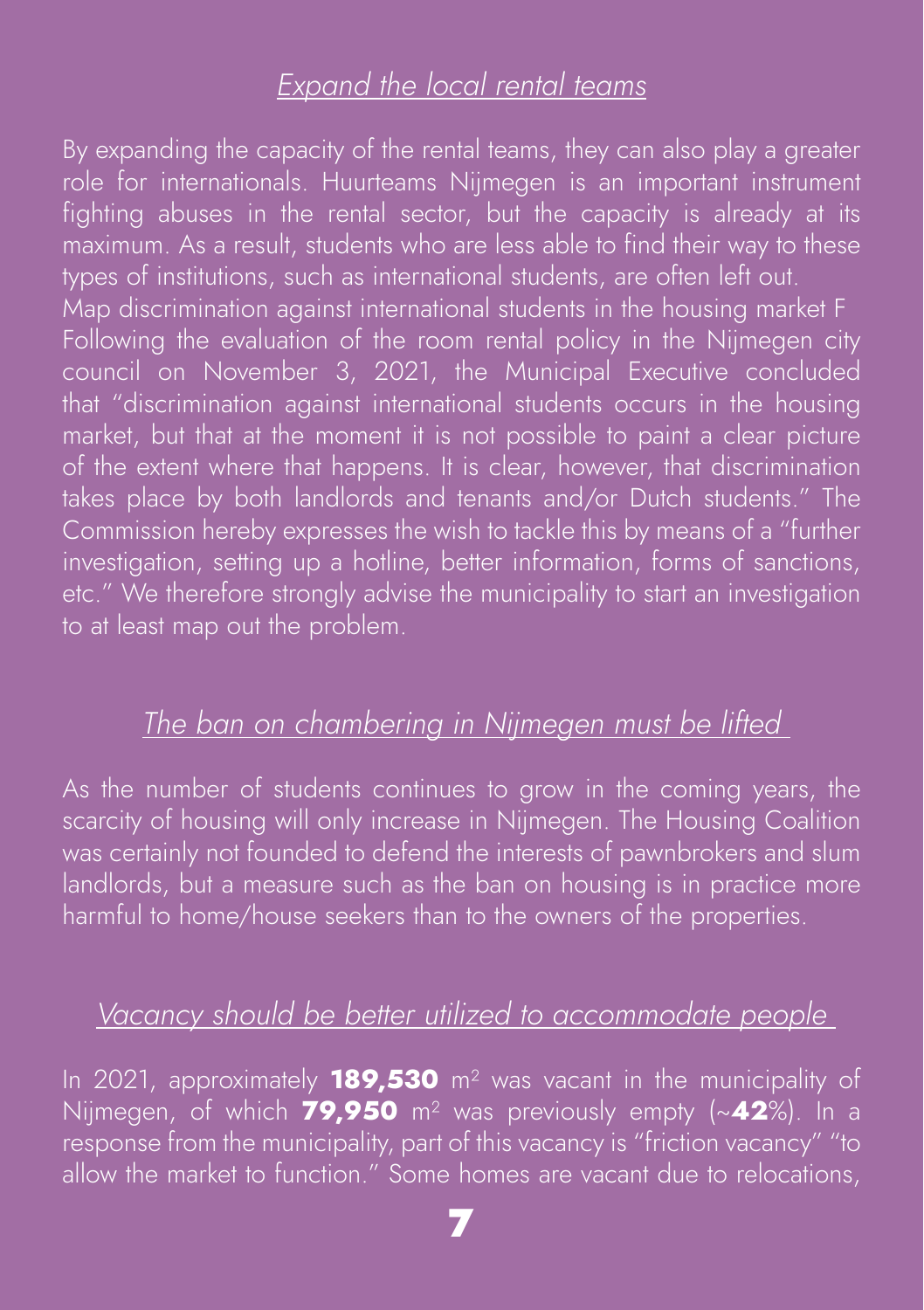but there are about **480** homes that were also vacant a year earlier. The Housing Coalition finds it immoral to leave these buildings empty during a housing crisis, and not just for students. long-term vacant buildings must be obliged to find suitable functions, for example as emergency shelter or permanent housing.

#### *The short-stay contracts should be reviewed*

Because the contracts cannot be terminated within a year or have a notice period and students then have to make way for a new cohort of home seekers, we can say that the short-stay product promotes homelessness. We have heard from several international students in conversations that several months after their short-stay contract ended, they still had not found a room and were sleeping on the couch with friends or were homeless. They indicated that not being able to cancel the short-stay product early and the summer peak in the rental market are important bottlenecks in the process.

# *Long Term Solutions*

#### *Build more student rooms and increase the share of non-private rental*

The **100** temporary homes on the RU campus and the approximately **1200** homes that the SSH& want to add are good developments, but not enough. Since no less than **50**% of students rent on the private, deregulated market, the municipality, educational authorities and SSH& would do well to realize more homes faster. This will reduce housing pressure in Nijmegen as a whole, and students can work on their studies with less stress.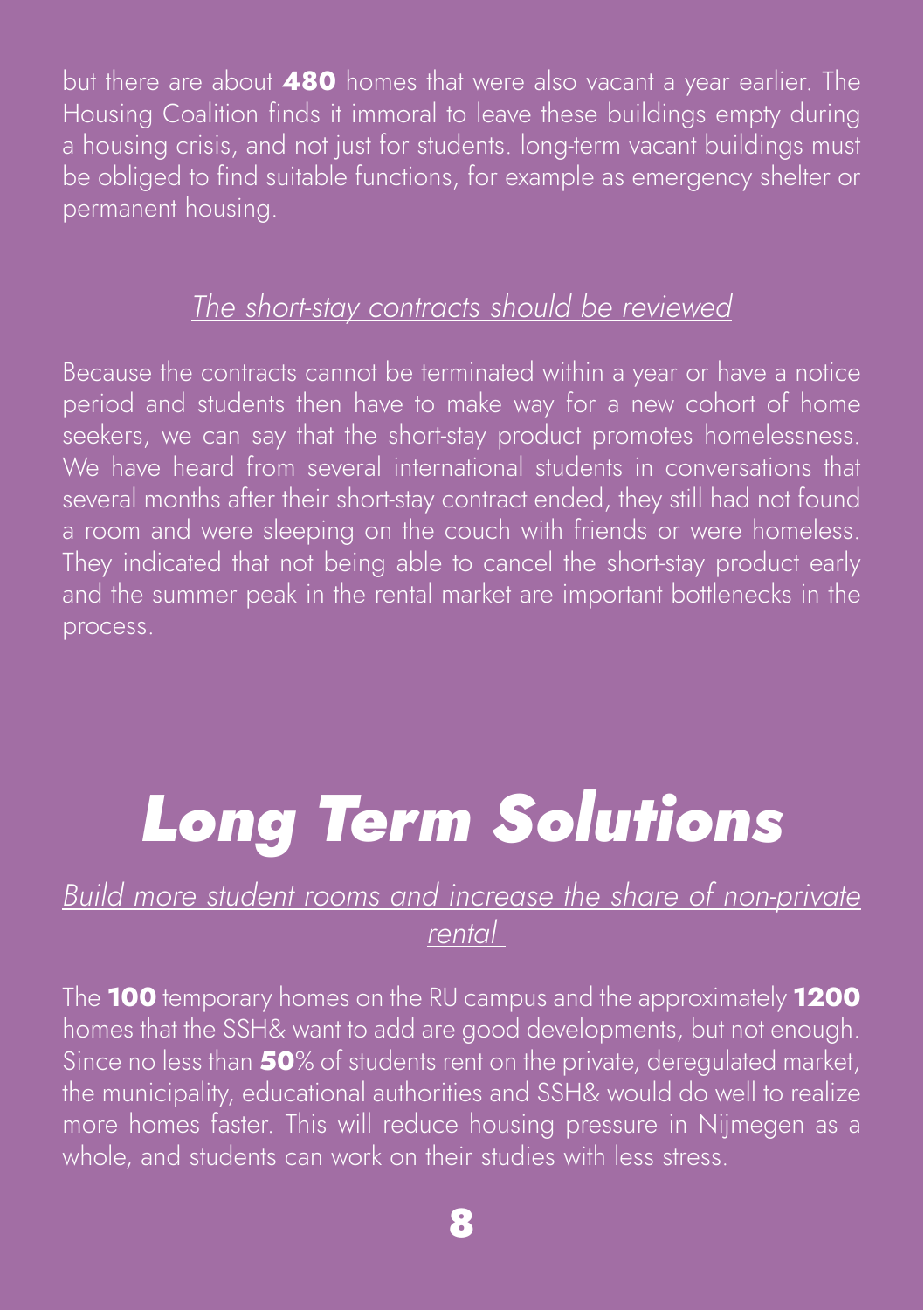#### *Stop competition and give more money to education*

When structurally more money is spent on education, the competition between educational institutions will decrease. This means that institutions are no longer obliged to focus on growth, but to make good policy for the students who actually study with them.

#### *Ensure public access to real estate and land ownership information*

Speculation on the housing market is one of the biggest causes of high rents, but the owners of all properties and land are often difficult to trace. With clear information and a transparent overview of who owns what, implementing measures is easier and more effective.

For further long-term solutions that must mainly be taken up by national politicians, the Nijmegen Housing Coalition refers to the Housing Manifesto, drawn up by the organizers of the Woonprotest and Woonopstand.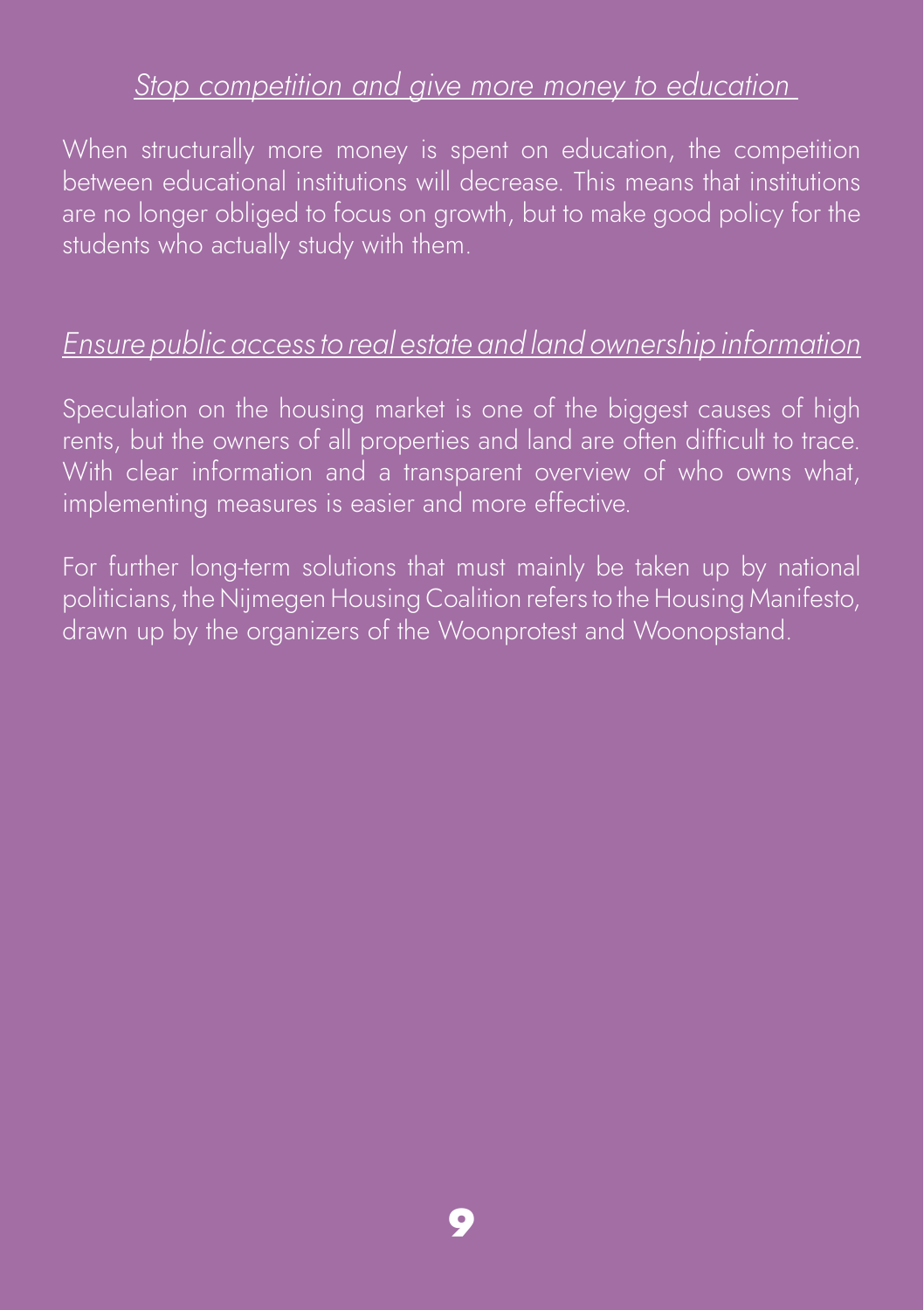# *What You Can Do*

The Housing Coalition Nijmegen report on international student housing, and this pamphlet, show in detail how international students are disadvantaged in their search for housing while study. That is why the Housing Coalition Nijmegen states: *Housing is a right! Also for international students!* Do you also think that students deserve a decent, safe and not too expensive room? That they can study carefree and contribute to society? That no one is discriminated against in a search for a home?

*Share our report and this pamphlet, help us with actions and join the Nijmegen Housing Coalition!*

Send us a DM on Instagram or Facebook, mail to Woonprotestnijmegen@gmail.com or fill out the contact form at Woonprotestnijmegen.nl

*Housing is a right for everyone, and we fight for it together!*